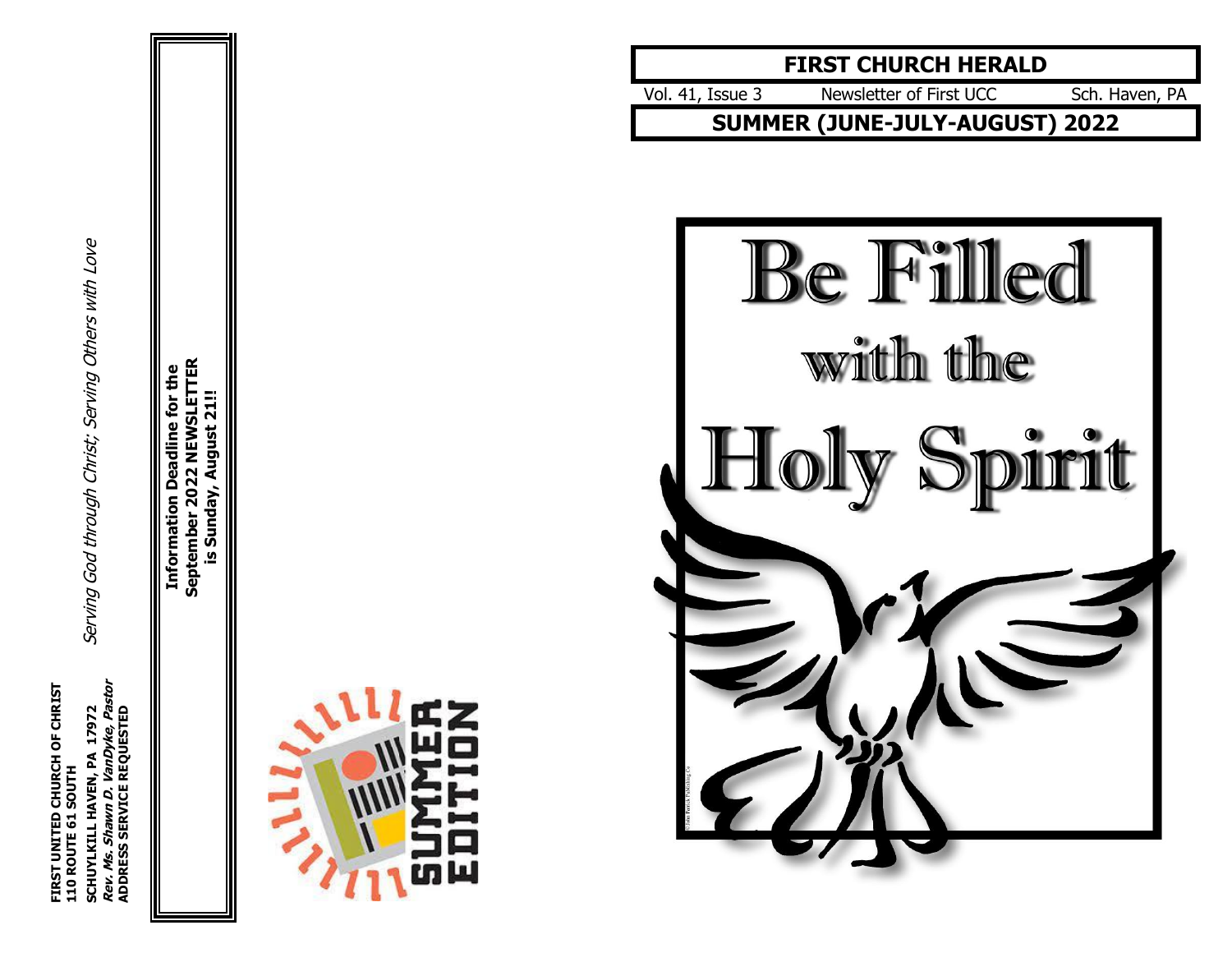# FIRST UNITED CHURCH of CHRIST

**Serving God through Christ; Serving Others with Love** 110 Route 61 South, Schuylkill Haven, PA 17972 **PHONE –** (570) 385-2049 **FAX # –** (570) 385-3019

**SUMMER OFFICE HOURS –** 9 AM - 1 PM (Monday-Thursday) **EMAIL –** [firstuccschuylkillhaven@verizon.net](mailto:firstuccschuylkillhaven@verizon.net) **WEBSITE –** [www.firstucc-haven.org](http://www.firstucc-haven.org/)

# **Rev. Ms. Shawn D. VanDyke, Pastor**

25 S. Margaretta St., Schuylkill Haven, PA 17972 (570) 385-5425 [firstuccpastor@verizon.net](mailto:firstuccpastor@verizon.net) Cell (570) 617-7185

# **OTHER STAFF**

**Music Director – Jacqueline Engel Church Secretary – Jen Semanco** (also Special Funds Treasurer) **Church Sexton – Penny Shade**

**WORSHIP & CHILDREN'S CHURCH –** Sundays, 9:30 AM

# **2022 CONSISTORY MEMBERS**

Harris Bradley, Vice President (385-1494); Brian Edling, Recording Secretary (385-7343); Keith Edling (385-1199); Carrie Ann Klinger, Treasurer (728- 0173); Kenny Klinger, President (205-5465); Owen Owens; Rusty Searle (385- 2533); Penny Shade (573-1449); Lora Yoder (272-224-1905); & Peggy Zechman (366-1400).

# **PHONE & EMAIL NOTIFICATIONS**

Phone & email are the quickest and easiest ways of getting information to church members. Please notify us of your current phone number and email.

# **SUMMER OFFICE HOURS**

During the summer months (June, July & August), the church office will be open **Monday – Thursday, 9 AM – 1 PM** and closed Fridays. If any days need to be changed throughout the summer, it will be noted in the Sunday bulletin. As always, if we are not in the office, or stepped away from the phone, please leave a message on the answering machine and we will get back to you as soon as possible.

# **SALUTATIONS FROM SHAWN**

# **Hope for Ordinary People in an Ordinary Time**

Ordinary.

That is the name for the church year outside the seasons of Christmas and Easter. "Ordinary Time" covers the life of Jesus other than the time related to his birth and resurrection. To me, that seems a poor description as any time related to Jesus Christ is anything other than ordinary.

This summer, however, I am ready to embrace the concept of ordinary. Wouldn't it be wonderful to have an ordinary season of warmth and sun, intermingled with the occasional thunderstorm? An ordinary time without concerns about COVID19 or inflation or political divisions?

In the Book of Acts, the stories of ordinary people are told, people much like you and me who came to know God through Jesus Christ. Since they are not major characters in the development of the church, they may be overlooked as unimportant. God worked miracles through them anyway. God did extraordinary things through ordinary people.

Although we believe in Jesus Christ, although we desire to serve God through Christ and others with love, we may not feel our efforts make a difference. The world is a complex place, incredibly difficult to change. Yet we are not the ones who transform the world; God does, through us, ordinary as we may be.

Jesus called ordinary people to follow him. He invited fishermen, tax collectors, and political zealots, who were also cowards, liars, and betrayers, to commit themselves to proclaim the good news of God's love for the world. Even though Jesus' good news was rejected by some people, he embraced all people, proving that God does what is extraordinary through ordinary people, who are the church of past, present, and future.

Ordinary people like you and me. Praise God from whom all blessings flow!

Yours in Christ, Pastor Shawn

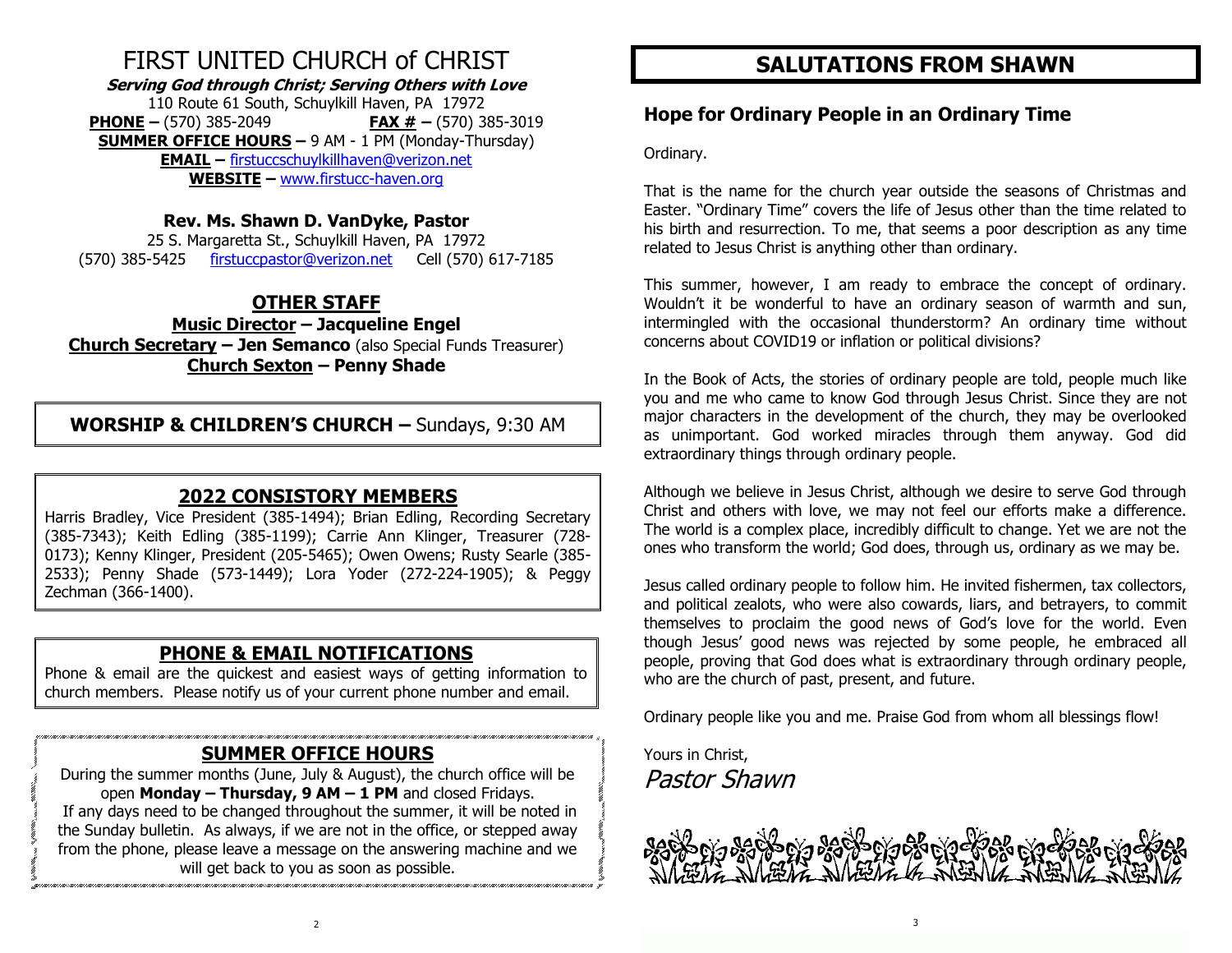# **SUMMER WORSHIP**

# **GOODNESS, GRACIOUS, GREAT GOD ALMIGHTY**

#### **June 5 Amazed and Astonished**

Pentecost Sunday; Sacrament of Communion Psalm 104:24-34 God Created in Wisdom Acts 2:1-11 The Birth of the Church John 14:15-27 The Spirit of Truth

#### **June 12 Guide to Truth**

Trinity Sunday; Golden Anniversaries; Guest Musician – Chris Evans Psalm 8 **How Majestic is God's Name** Proverbs 8:1-4,22-31 Wisdom Gives Good Advice John 16:12-15 Jesus Teaches about the Holy Spirit

#### **June 19 Great Power and Grace**

2 nd Sunday after Pentecost**;** Father's Day Acts 4:1-14,21-23,31-35 Early Christians Romans 1:1-17 Sinfulness of Humanity Luke 8:26-39 A Herd of Pigs

#### **June 26 The Heavens Opened**

3<sup>rd</sup> Sunday after Pentecost; UCC Anniversary; Butterfly Release; Dedications Acts 6:8-7:7, 51-60 Stephen Romans 3:21-31 Forgiveness through Christ Luke 9:51-62 The Cost of Following Jesus

#### **July 3 Speak Boldly**

4 th Sunday after Pentecost**;** Sacrament of Communion; Independence Day Acts 9-15 Barnabas Romans 4:1-5, 13-25 Abraham Justified by Faith Luke 10:1-11,16-20 Seventy Messengers Sent Out

#### **July 10 No Partiality**

5<sup>th</sup> Sunday after Pentecost Acts 10 Cornelius Romans 5:1-11 Faith Brings Joy

# Luke 10:25-37 The Parable of the Good Samaritan

### **July 17 Failing to Thrive**

6 th Sunday after Pentecost Acts 12; 13; and 15 John Mark

Romans 5:12-21 Adam and Christ Contrasted Luke 10:38-42 Jesus Visits Mary and Martha

# **SUMMER WORSHIP, cont'd.**

#### **July 24 When Morning Comes**

7 th Sunday after Pentecost Acts 15:22-19:10 Silas Romans 6:1-14 Sin's Power Broken Luke 11:1-13 Jesus Teaches About Prayer

#### **July 31 Write the Word**

8<sup>th</sup> Sunday after Pentecost; Praise & Healing Acts 16-28 Luke Romans 6:15-23 Slaves to Righteousness Luke 12:13-21 The Parable of the Rich Fool

#### **August 7 From Two Worlds**

9 th Sunday after Pentecost**;** Sacrament of Communion Acts 16-20 Timothy Romans 11:1-6,11-16 God's Mercy Luke 12:32-40 An Unexpected Hour

#### **August 14 The Color Purple**

10<sup>th</sup> Sunday after Pentecost Acts 16 Lydia Romans 12:1-21 A Living Sacrifice to God Luke 12:49-56 Warning about Coming Division

#### **August 21 Religious Refugees**

11<sup>th</sup> Sunday after Pentecost Acts 18 Aquila and Priscilla Romans 15:14-21 Grace Given by God Luke 13:10-17 Jesus Heals a Disabled Woman

### **August 28 The Whole Story**

12<sup>th</sup> Sunday after Pentecost; Church Picnic Acts 18:24-19:1 Apollos Romans 16:17-20 Final Instructions Luke 14:1,7-14 About Seeking Honor

### **Worship Tech Team Needed**

Three or more volunteers are needed to set up equipment around 9:15 AM to record Sunday worship for Facebook and YouTube. Ideally volunteers would serve once a month. Please call the church office or talk to Pastor Shawn.

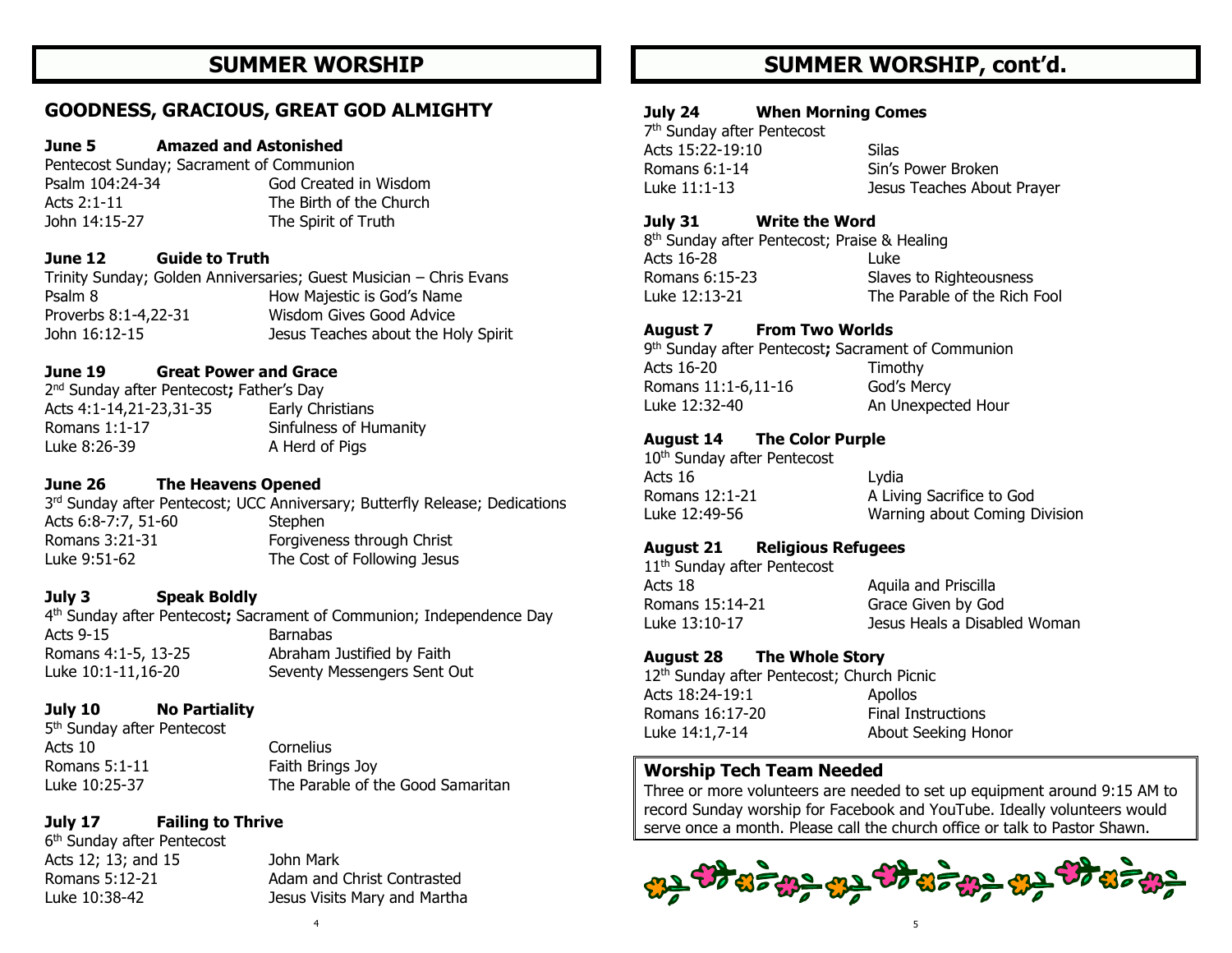# **OFFERING ENVELOPES**

#### **Communion & Food Pantry Donations June 5, July 3 & Aug. 7**

As we come to be fed at the Lord's Table, we remember those in our community who have difficulty feeding themselves. Our donations of nonperishable foods to the SH Food Pantry are much needed and appreciated.

**The Compassion Fund June 19, July 17 & August 21**

This Special Offering is put in an emergency fund for church members' needs.

# **OCWM (Our Church's Wider Mission) July 24**

The OCWM offering is used within the PSEC for local ministries.

### **Special Envelopes**

The envelope offerings collected for **Pentecost** (June 12) and **Car Show** (July 31) will be used to support the on-going ministry of First UCC and help supplement the fundraising efforts of those who spend a lot of time and effort in making each fundraiser a success.

If you are unable to join us for worship, please mail your offering envelopes to First UCC, 110 Route 61 South, Schuylkill Haven PA 17972; or if you do online banking arrange to send a check to the church.

# **EVIDENCE OF STEWARDSHIP**

The following totals are up to and including the end of April 2021 plus a comparison to April 2020 & 2019.

|                             | <b>April 2022</b> | <b>April 2021</b> | <b>April 2020</b> |
|-----------------------------|-------------------|-------------------|-------------------|
| <b>TOTAL EXPENSES -</b>     | \$89,381.22       | \$82,949.00       | \$82,206.32       |
| $REVENUE -$                 | \$28,761.78       | \$24,821.48       | \$24,208.80       |
| Resources from Kline Fund - | \$65,000.00       | \$59,300.00       | \$48,775.00       |
| TOTAL REVENUE -             | \$93,761.48       | \$84,121.48       | \$72,983.80       |
| $Gain / Loss -$             | \$4,380.26        | \$1,172.48        | $$ -9,222.52$     |

# **\*\*\*\*\*\*\*\*\*\*\*\*\*\*\*\*\*\*\*\*\*\*\*\*\*\*\*\*\*\*\*\*\*\*\*\*\*\*\*\*\*\*\*\*\*\*\*\*\*\*\*\*\*\*\*\*\*\*\*\*\*\***

**CONSISTORY MEETINGS 6:30 PM, Second Tuesday**

**Tuesday, June 14 --- July, NO meeting --- Tuesday, August 9**

**\*\*\*\*\*\*\*\*\*\*\*\*\*\*\*\*\*\*\*\*\*\*\*\*\*\*\*\*\*\*\*\*\*\*\*\*\*\*\*\*\*\*\*\*\*\*\*\*\*\*\*\*\*\*\*\*\*\*\*\*\*\***

# **SUMMER MUSIC**

#### **Disney Songs That Touch Our Souls**

Since "Snow White and the Seven Dwarves" appeared in 1937, Disney Studios has released animated musicals reflecting issues of the real world: betrayal, evil, hatred, self-doubt, acceptance, forgiveness, and love. Entertainment designed for children has become loved by all. Disney stories have made their way to the Broadway stage, the songs becoming well-known in society. This summer, we will sing favorite Disney songs in worship, realizing God works through all aspects of our lives to teach us faith, hope, and love.

# **BOARD OF CHRISTIAN EDUCATION**

### **Second Sunday Serenity**

Prayer and Peace

In the last two years, we have learned that everyone feels stress and needs resources to care for their mental health, young children as much as adults. On the second Sundays of June, July, and August join us for "Second Sunday Serenity" as we learn mindfulness and practice peace through prayer and play. Each of the three Sundays, opportunities will be offered to participate in indoor and outdoor games, lunch, creative activities, physical and spiritual mindfulness practices, and more.

- 6/12 **What is Prayer?** Including the Perfect Patty Party (hamburgers & hotdogs)
- 7/10 **How Should I Pray?** Including the Perfect Pancake Party.
- 8/14 **The Serenity of Prayer**, including the Perfect Pizza Party.

Thank you to Delia Edling for offering her education skills and resources to provide events like Children's Church, Vacation Bible School, and Second Sunday Serenity to the congregation.

# **DEDICATION SUNDAY & BUTTERFLY RELEASE**

### **Sunday, June 26**

We will dedicate several gifts recently given to the church during worship. After worship we will release butterflies in honor and/or memory of loved ones. If you would you like to release a butterfly, the cost is \$12 per butterfly and the deadline for ordering is Sunday, June 12.

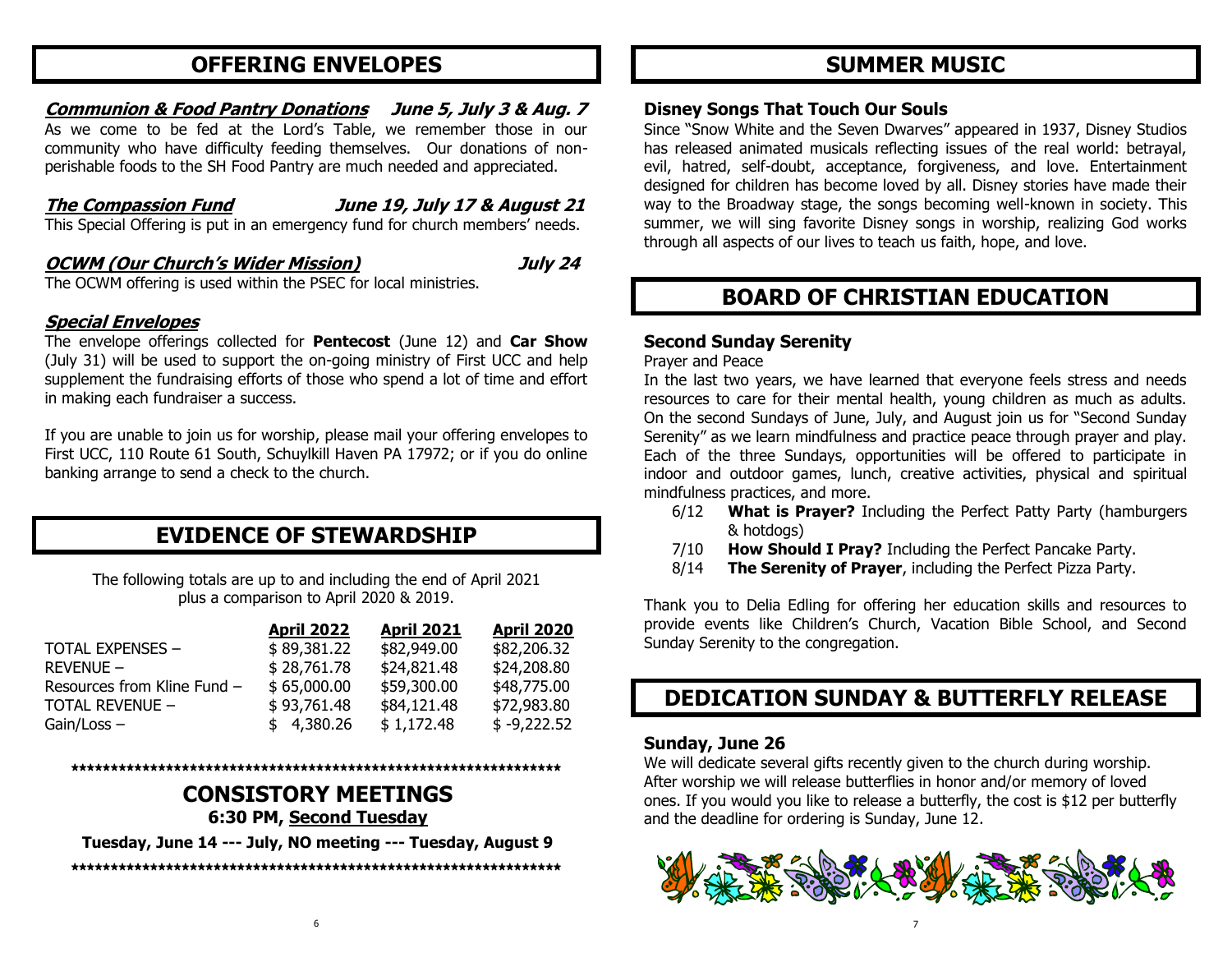# **CHRISTIAN PASSAGES / SPIRITUAL JOURNEYS**

**New Member** – Donna Brehony was welcomed into the membership of First UCC on Sunday, May 1, 2002.

# **CHURCH OFFICE UPDATES**

**Church Office Closed:** 

**Monday, May 30 (Memorial Day) All Fridays throughout the Summer Monday, July 4 (Independence Day) Friday, September 2 Monday, September 5 (Labor Day)**

# **Office Drop Box**

Reminder: a black drop box was installed to the left of the office door. This is a locked/secure box and a safe location and contactless way for you to deliver items outside of (or during) office hours. The box is checked daily.

# **Staff Vacations**

**Jen** will be on vacation Tuesday, July 12 - Thursday, July 14; Wednesday, July 20 – Monday, July 25

**Pastor Shawn** hasn't determined vacation days yet.

# **GOLDEN ANNIVERSARIES**

Couples at First UCC who have been married 50 years or longer are an inspiration in faithfulness. We would like to recognize them in worship on June 26. We are aware of the following couples who have celebrated at least five decades together: **Harold & Suzanne Schrader**, **John & Carol Donati**, **Dave & Linda Williams**, **Jack & Anne Fisher**, **Bruce & Sally Krammes**, **Bud & Linda Lopez**, and **Harris & Joan Bradley**. If you know of other First Church golden couples, please call the church office.

# **SOUL (Seniors Out to Lunch)**

# **SOUL Now for All Adults**

SOUL meets on the second Tuesday of the month at noon at local eateries. Any adult interested in joining the group for lunch is welcome.

June 14 – Perry Restaurant, 11 Bellevue Avenue, Shoemakersville July 12 – Red Lion Café, 697 Deturksville Road, Pine Grove August 9 – Valenti's, Orwigsburg

# **FACE COVERINGS WELCOME**

Face masks are not required at church. If you are more comfortable wearing a mask, however, you are welcome to do so. As flu decreased dramatically during the pandemic, along with allergy severity, some of us may adopt masks as a regular health practice. Please choose what works for you as we look forward to seeing everyone in church as well as staying connected online.

# **MEAT BINGO**

The profit from the May 14 Meat Bingo is estimated to be about \$1900. Profits from bingo are placed in the church's general budget for everyday expenses.

#### **Thank you for your support!!**

**Fall 2022 BINGO** dates will be announced later this summer.

# **MISSION**

#### **Servants to All Household Items Needed**

In addition to clothing and food donations, Servants to All clients ask for curtains, towels, and bed linens. If you are replacing any of these items and your used items are still in good condition, please consider donating them to STA or dropping then off at the church office.

### **Soup Kitchen Volunteers Needed**

People are needed to prepare and/or serve a meal at the Pottsville Kitchen once a month, providing a welcoming and respectful attitude for the homeless and those in need. Meals are served Monday-Thursday, 5-6 PM, and Sundays at noon. Currently, gran-and-go meals are provided per CDC guidelines. Background checks and training required. Contact Terry Alexander, 570-617- 2957, [terry-pak@comcast.net](mailto:terry-pak@comcast.net) or Bob Olney, 610-435-1541, ext. 327, [rolney@allentowndiocese.org.](mailto:rolney@allentowndiocese.org)

### **Stuff the Bus in July**

Help the Schuylkill United Way give children the tools they need to succeed. Drop your donations of school supplies in the box in the Narthex no later than July 31. Volunteers are needed by UW on August 5 and 8 to sort donations.

### **Foster Families & At-Risk Youth Assistance**

Bridge 127 is a volunteer group which works with Schuylkill County foster families and at-risk youth, especially youth aging out of foster care, donating needed items for free. Presently, they need twin mattresses, beds, and bedding of any kind. Please contact Paula Weinert at 570-573-3613. Bridge 127 is located at 19 N. Centre St., Pottsville. They will arrange for pickup at your home.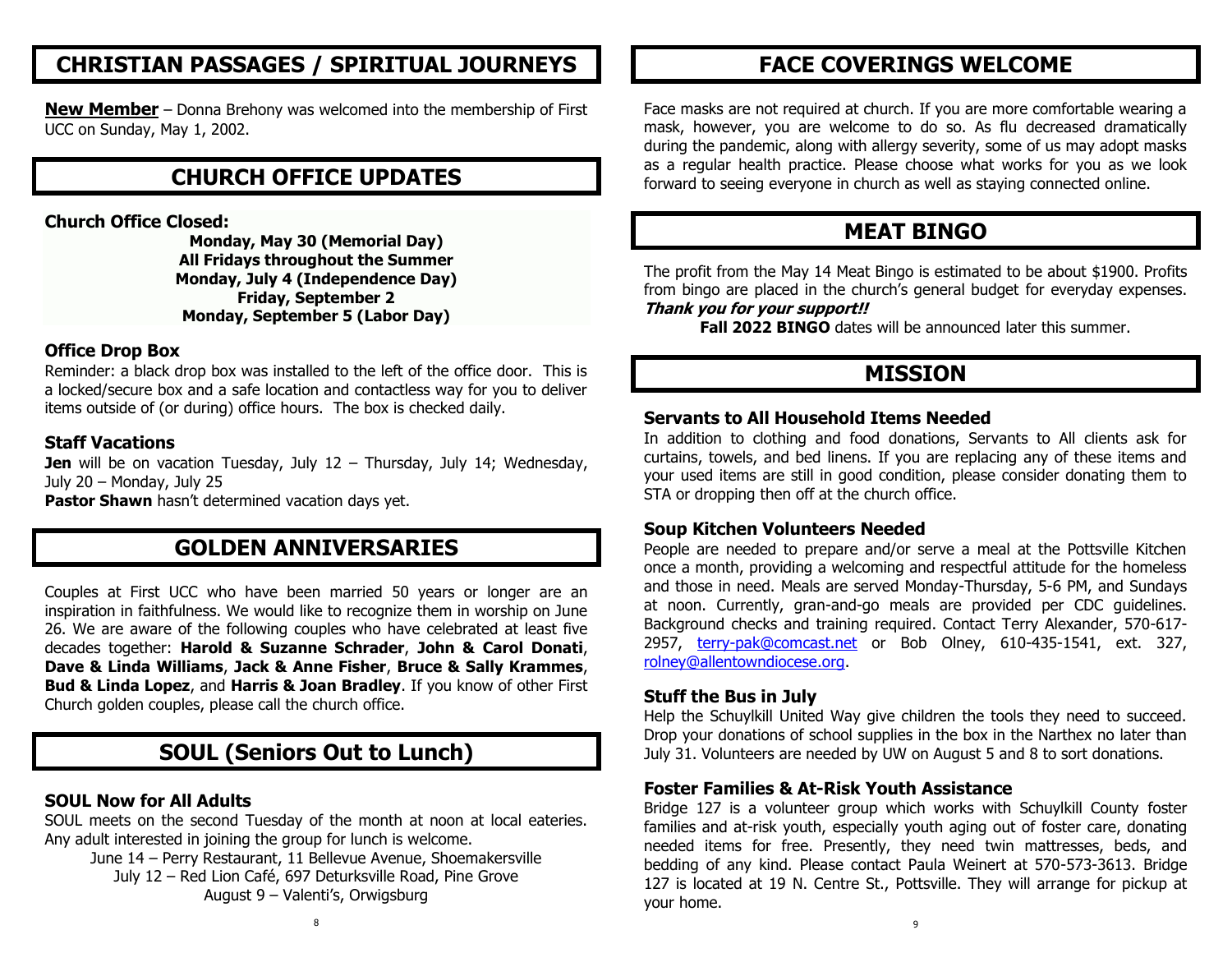# **PENNSYLVANIA SOUTHEAST CONFERENCE**

#### **What is the PSEC? How Can It Assist First UCC?**

When someone mentions the Pennsylvania Southeast Conference, what comes to your mind? Is it simply seeing our Conference Minister, Rev. Bill Worley when he comes to visit your church on a Sunday morning? Or the work of the Spring or Fall Annual Meetings answering Christ's call to ministry together? The PSEC is much more than that. It is a resource to assist your pastor(s) and church. The best place to learn more is our website at psec.org. The home page has five tabs that run across the top: About Us—Missions & Ministries— Resources—Events & News— Associations. Within each of these tabs are several sub-tabs that cover a wide variety of topics. There is also a section where you can list YOUR church events or post a classified ad. The Pennsylvania Southeast Conference is YOU! It is your church, your Association, and the staff at the office ready to help you. Visit psec.org and take a look.

# **PICNIC**

#### **Two Worship Services and Annual Picnic Sunday, August 28**

Those who prefer indoor worship may gather in the sanctuary at 9:30 AM. Around 11 AM we will meet at the Nice Pavilion for worship, followed by a picnic. Hot dogs and hamburgers will be provided along with beverages. Church members are asked to bring side dishes and/or desserts to share. Help is needed to organize games and activities. Please sign up in worship.

Invite your friends and neighbors to join us. Bring lawn chairs so that you can sit in comfort. If possible, please sign up in advance to provide a rough estimate of attendance. If you can't sign up in advance, come anyway!

# **SCHUYLKILL ASSOCIATION**

#### **Worship at Locust Lake State Park**

The Schuylkill Association supports a summer chaplain at Locust Lake. Worship starts at 9:30 am. Church members are always welcome!

#### **Ecumenical Worship Service and Picnic Sunday June 12, 4 PM**

#### St. Paul's UCC, 1235 Summer Hill Road

All UCC, Presbyterian, Episcopal, and Lutheran congregations in Schuylkill County are encouraged to attend an ecumenical worship service and picnic to make new acquaintances, renew old friendships, and unify as one Body of Christ. Worship will be outdoors on a level lawn under shade trees in front of St. Paul's Church, followed by a potluck picnic by the bandstand. Bring your own lawn chairs for the service and picnic. Hamburgers and hot dogs will be provided, but please bring a side dish to share which does not require electricity or refrigeration.

# **SENIOR SELF-CARE**

#### **Healthy Steps in Motion: Diakon Fall Prevention Program**

St. John's UCC, 232 E Market Street, Orwigsburg

Every Tuesday and Thursday: July  $12 -$  August 4,  $10:00 - 11:00$  am Every 11 seconds, an older adult is seen in an emergency department for a fall-related injury. Many people think falls are a normal part of aging, but the truth is, they are not. Most falls can be prevented—and each of us has the power to reduce our own fall risk. Join a free, evidence-based fall prevention program designed for people of all fitness levels. Sessions include strength, balance, and flexibility exercises.

To register, contact Diakon Community Services at 570-624-3017 by July 8.

# **SCHUYLKILL HAVEN COUNCIL OF CHURCHES**

# **Senior Citizen Appreciation Picnic Tuesday, June 7, 4-8 PM Island Park**

All people 50 years or age or older who are members of the Schuylkill Haven Council of Churches are invited to attend.

# **Monthly Food Pantry 3 June 17 – July 15 – August 19**

**rd Friday, 1 PM** 

On the third Friday of the month, the Schuylkill Haven Council of Churches distributes food at their Food Pantry, located on Market Street behind Evans Delivery (the old Walk-In Shoe Factory). Doors open at 1 PM.

### **Council of Churches Meeting Tuesday, July 26, 7 PM**

Covenant UMC will host this meeting, open to all church members. The Council offers a monthly food pantry, assists with utilities emergencies on a limited basis, provides community worship services, and sponsors the Weekender Program for the Schuylkill Haven Area Elementary Center. The Council's website is schuylkillhavencouncilofchurches.org. Two First UCC representatives are needed for the Council. Talk to Pastor Shawn for more details.

### **Donations Needed for Weekend Food for Elementary Children**

The Council of Churches works with Helping Harvest Food Bank to provide the Weekender food program for Schuylkill Haven Elementary Center. This program provides weekend food through the school year for children who are food insecure. Estimates for the 2022-2023 school year are that the program will cost an estimated \$13,440 to \$15,360. If you would like to donate to this need, you may send a gift to the Council of Churches, PO Box 303, Schuylkill Haven, PA, 17972, or give your special gift at church marked "Weekender Program." (The Blue Mountain school district program is already fully funded.)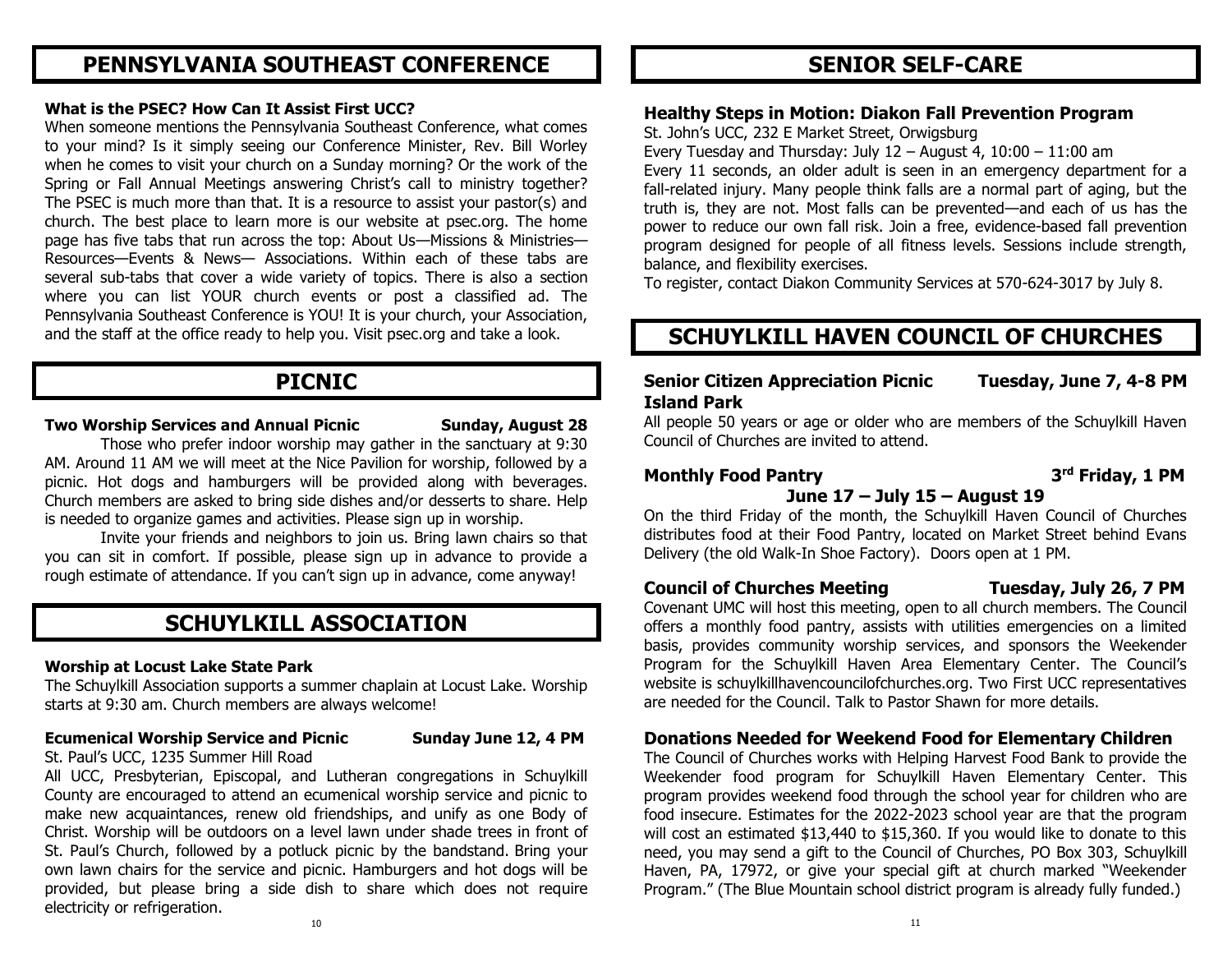# **STEWARDSHIP OF MONEY, TALENT, & TIME**

**Car Show.** August 6 we will host a car show. Planning meetings are underway. If you would like to help with planning the car show, please contact Kenny Klinger at 570-205-5465.

**Gardening with God.** When you walk by a flower bed on your way to worship, please take a minute to pull a weed as we care for God's church entrusted to us.

**Boiler Fund.** The congregation adopted a three year plan in 2019 to replace \$37,000 borrowed from the Kline Fund for our new boilers. Thank you for your continued contributions to pay back this expense. Mark your gift "Boiler Donation" when you submit it to the church or look for specially marked envelopes in the Narthex after we return to worship in the sanctuary.

**Adopt A Flower Bed.** Sharing care for the flower beds around the church allows us to keep weeds under control. If you would like to adopt a bed, please call the church office. And thank you!

**Summer Offering.** As you are on vacation this summer, you will be remembered and missed in worship. While it is essential for us to take time off, God's work continues throughout the summer to share the gospel, to feed the hungry and to care for people in need. Please consider mailing in your offering when you are on vacation or schedule your offering as a regular payment through your bank bill pay. Thank you for your support of and commitment to Christ's ministry at First UCC as we serve God through Christ and serve others with love.

**Shank's Vanilla.** 8 oz. bottles of vanilla are being sold for \$7 per bottle. The vanilla is a great ingredient for baking.

**Boyer's Tag.** Boyer's SKU Tags are available in the Narthex. When you purchase groceries at Boyer's, ask to have your tag read. Periodically, Boyer's will tally the readings and send a check to the church. (No need to hand in Boyer's receipts.)

**Redner's Save-A-Tape.** Pick up a Save-A-Tape card at Redner's and use it whenever you buy groceries. Hand in your Redner's receipts by placing them in the box in the Narthex. Totals of the tapes will be submitted to Redner's who will then provide the church with a check.



# **UNITED CHURCH OF CHRIST**

# **UCC Disaster Ministries**

Disaster recovery work is needed throughout the nation. Visit ucc.org/disasters if you would like to volunteer your time to help with recovery. You may also donate online at ucc.org/donate\_to\_disaster\_relief.

# **VIETNAM VETERANS' THANKS**

Dear Church,

On behalf of the members of the Veterans of the Vietnam War, Post #29, and myself, I would like to express a sincere and grateful thank you for the use of your Church facilities for our 25<sup>th</sup> Anniversary Celebration held on Saturday, 7 May 2022. The ceremony was a complete success and very moving. We have received numerous compliments about the ceremony and how the program was put together. We were quite pleased with the turnout of people considering the weather was not very cooperative that day. We were grateful to be able to put together a program that honored our fallen comrades of Schuylkill County. Once again, a sincere thank you and appreciation to the Church that made the program a success. Faithfully Yours,

Gary Wayne Hummel Chaplain / Recording Secretary